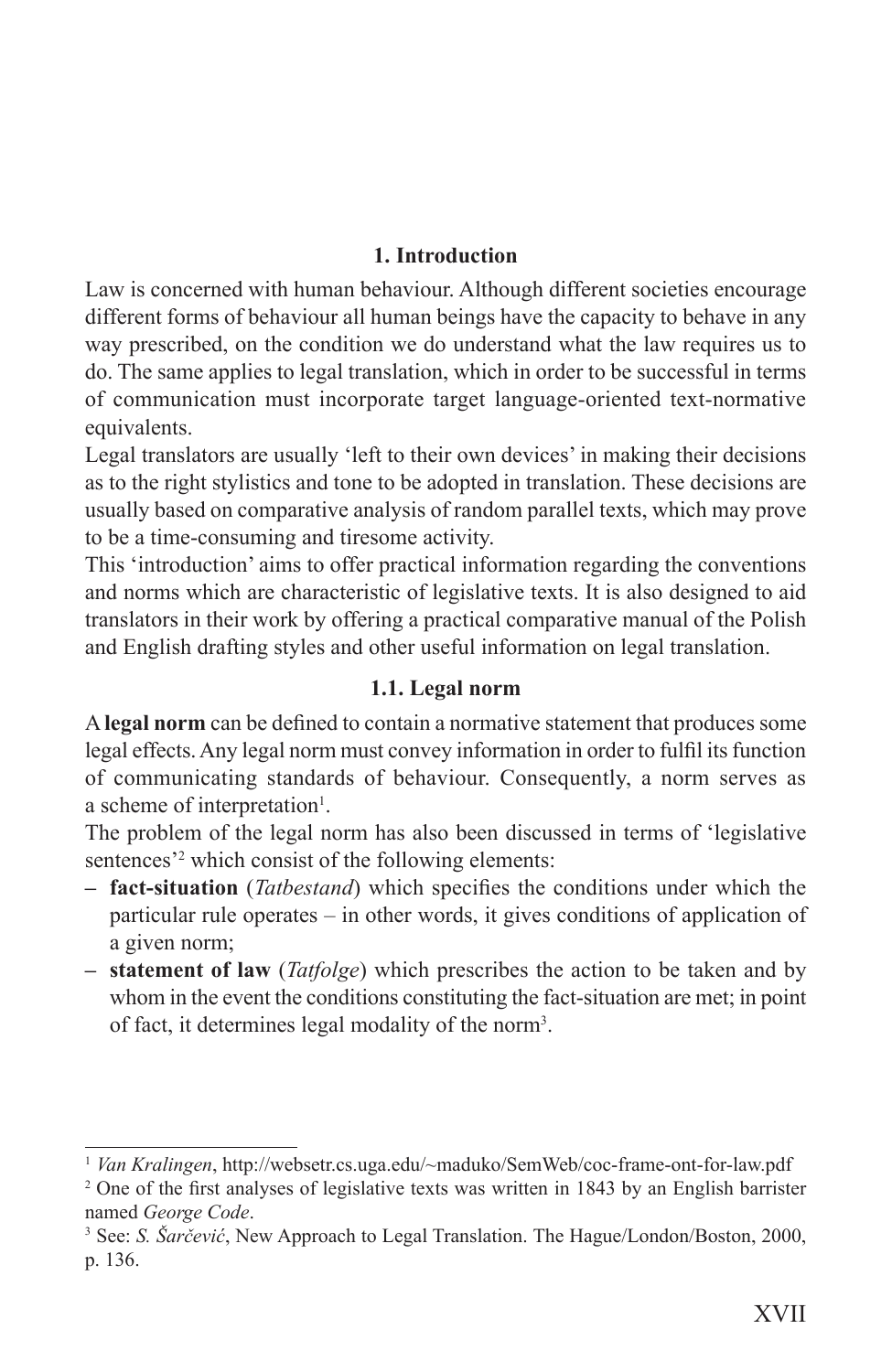# **1.2. Fact-situation in English legislative sentences**

The statement of law, which specifies its modality, is always in the main clause (or clauses), whereas the elements pertaining to the fact-situation are more flexible, being formulated as adverbial modifiers in a subordinate 'if' or 'where' clause.

The clauses which express fact-situation can be introduced in English by conjunctions such as 'if' (*jeżeli, jeśli*), 'on condition that' (*pod warunkiem, że...*), 'provided that' (*pod warunkiem, że..., o ile...*), 'providing that' (*pod warunkiem, że..., o ile...*), 'so / as long as' (*dopóki..., tak długo jak..., pod warunkiem, że...*) and 'unless' (*jeżeli nie..., jeśli nie..., o ile nie..., chyba że...*). In the case of English legislative texts, however, legal rules are being formulated mostly as conditional sentences, with 'if' – clauses and 'where'– clauses introducing the fact-situation.

# **1.3. Fact-situation in Polish legislative sentences**

The clauses which express fact-situation can be introduced in Polish by conjunctions such as *jeżeli*, *jeśli*, *w przypadku gdy*, *w wypadku gdy*, *pod warunkiem, chyba że, o ile, w razie*. See the following examples:

# *jeżeli* **= 'where' / 'if' / 'embedded fact situation'**

*Jeżeli wspólnik nie uiścił dopłaty w określonym terminie, obowiązany jest do zapłaty odsetek ustawowych (…)*. (KSH<sup>4</sup> Art. 178 § 2)

**Where** a shareholder fails to make an additional payment by the specified date, he shall be obliged to pay statutory interest  $(...)$ .  $(CCC1)^5$ 

**If** a shareholder does not pay the additional contribution within a specified deadline, he shall pay statutory interest  $(...)$ . (PCCC)<sup>6</sup>

#### *w wypadku gdy* **= 'when'**

*Przepis powyższy stosuje się odpowiednio w wypadku, gdy umowa została zawarta w imieniu osoby prawnej, która nie istnieje.* (KC7 Art. 39 § 2) The above provision shall correspondingly apply **when** a contract has been concluded in the name of a legal person which is non-existent. (PCC)8

#### *pod warunkiem* **= 'on condition that'**

*Stosowanie niebezpiecznych substancji i niebezpiecznych preparatów chemicznych jest dopuszczalne pod warunkiem zastosowania środków zapewniających pracownikom ochronę ich zdrowia i życia.* (KP<sup>9</sup> Art. 221 § 3)

<sup>4</sup> Kodeks spółek handlowych (KSH).

<sup>5</sup> *Bem R., E. Kucharska, J. Marynowicz, A. Mączka*, Code of Commercial Companies, Kraków 2002, (CCC1).

<sup>6</sup> *K. Michałowska*, Polish Commercial Companies Code, Warszawa 2001.

<sup>7</sup> Kodeks cywilny (KC).

<sup>8</sup> *D. Kierzkowska* (ed.), The Polish Civil Code, Warszawa 1997, (PCC).

<sup>9</sup> Kodeks pracy (KP).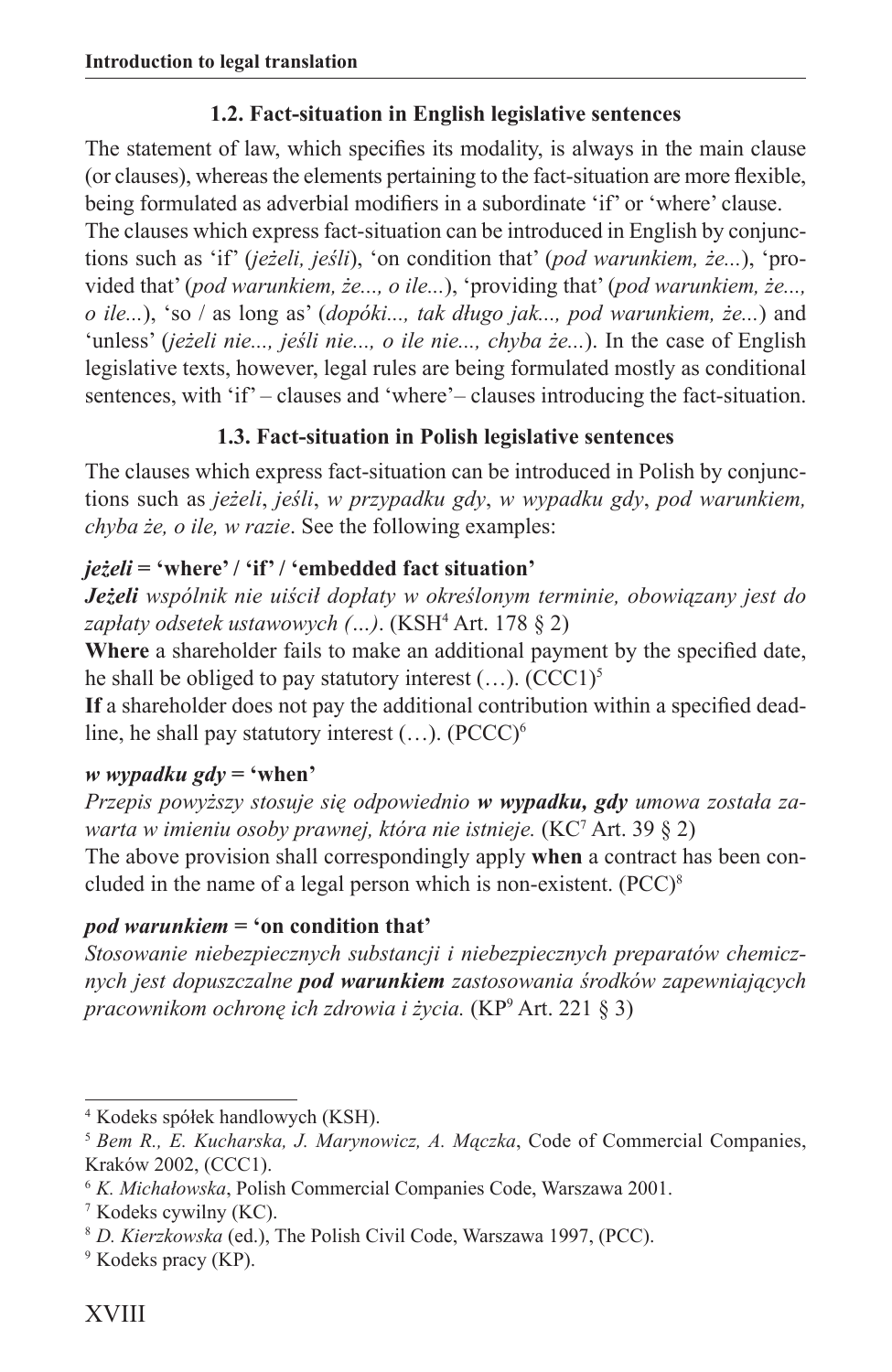Hazardous chemical substances and preparations may be used **on condition that** measures are taken to protect the health and life of employees. (PLC)<sup>10</sup>

# *chyba że* **= 'unless' / 'save as'**

*Jeżeli akcjonariusz nie dokonał wpłaty w terminie określonym w § 1, jest on obowiązany do zapłacenia odsetek ustawowych za opóźnienie lub odszkodowania, chyba że statut stanowi inaczej.* (KSH Art. 330 § 5)

If the shareholder fails to make the payment on the date specified in  $\S$  1, the shareholder shall pay statutory interest on delay or damages, **unless** the statutes provide otherwise. (PCCC)

**Save as** otherwise provided in the company articles, a shareholder who has failed to make payment by the date referred to in paragraph 1 shall be liable to pay statutory interest for the default, or damages. (PCOCPAC)<sup>11</sup>

#### $\rho$ *ile* = 'if'

*Zmiany i uzupełnienia zgłoszone przez wierzycieli mogą być przedmiotem obrad i głosowania, o ile upadły na nie się zgodzi.* (PU Art. 185)<sup>12</sup>

The alterations and amendments submitted by the creditors may be discussed at the debates and may be put to the vote **if** the bankrupt approves them. (PCC)

# **1.3.1. Embedded fact-situation in Polish legislative sentences**

The fact-situation may also take the form of an embedded modifier which is introduced in Polish legislative sentences by means of *w razie*, *w przypadku, w wypadku*. See the examples below:

#### $(i)$  *w* razie = 'in case'

*W razie dokonanego naruszenia może on także żądać, ażeby osoba, która dopuściła się naruszenia, dopełniła czynności potrzebnych do usunięcia jego skutków (…)*. (KC). Art. 24

**In case of** an infringement he may demand that the person who committed the infringement perform acts necessary to remove its effects (…). (PCC)

#### (ii)  $w$  *razie* = 'upon' / 'should'

*Statut może stanowić, że akcje ulegają umorzeniu w razie ziszczenia się określonego zdarzenia bez powzięcia uchwały przez walne zgromadzenie.* (KSH Art. 359 § 6)

The statutes may provide for share redemption **upon** the occurrence of a specific event without a resolution of the general meeting. (CCC1)

The company articles may provide for redeeming shares without the resolution of the general meeting **should** a certain event occur. (PCOCPAC)

<sup>10</sup> *K. Michałowska*, Polish Labour Code, Warszawa 2003, (PLC).

<sup>&</sup>lt;sup>11</sup> *D. Kierzkowska* (ed.), The Polish Code of Commercial Partnerships and Companies, Warszawa 2001, (PCOCPAC).

<sup>12</sup> Prawo upadłościowe (PU).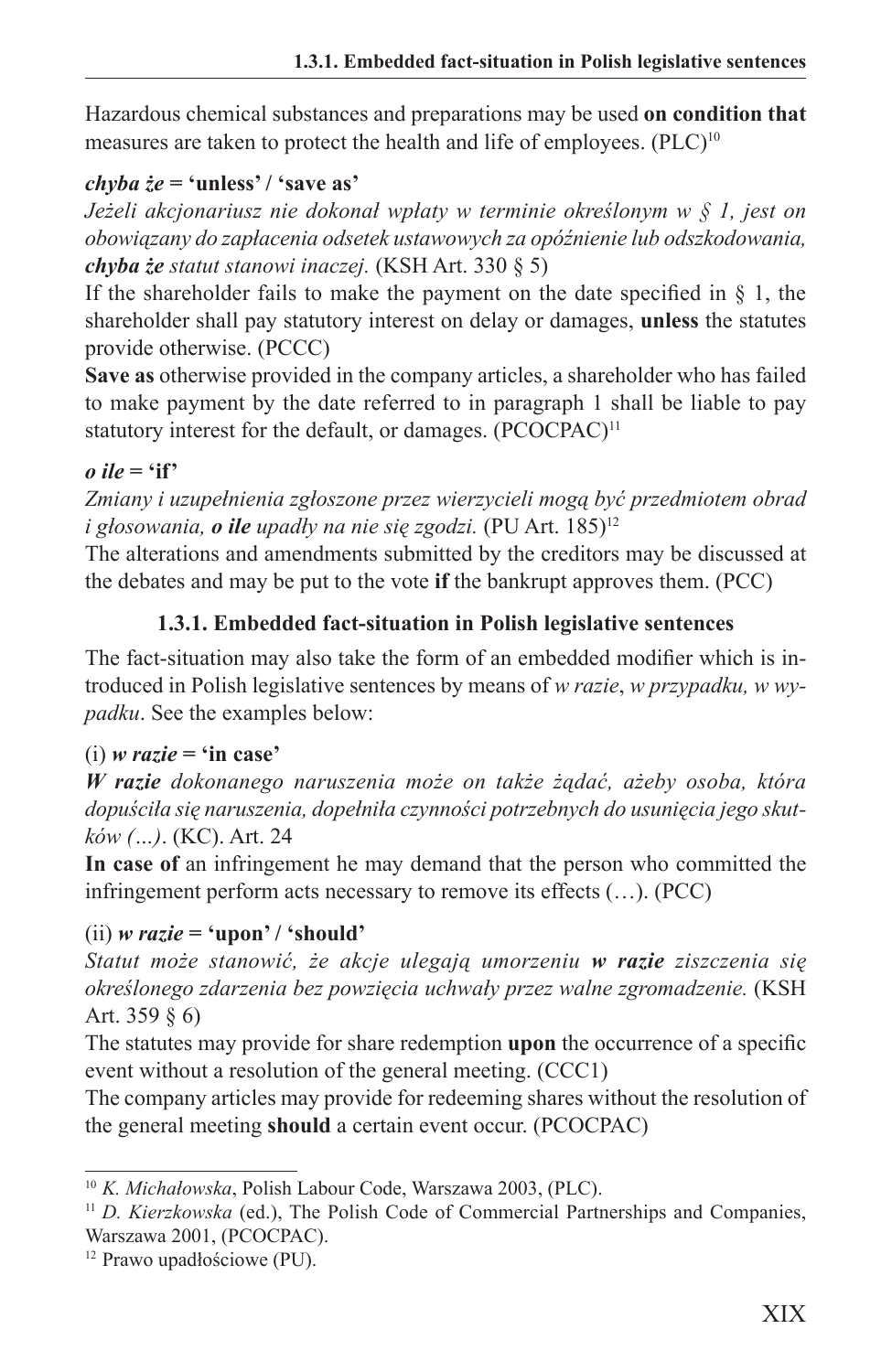### (iii) *w razie* = 'when' / 'in the case where' / 'in the case of'

*Przepisy § 1, 2, 4 i 5 stosuje się odpowiednio w razie ustania stosunku zależności.* (KSH Art. 6 § 6)

The provisions of  $\S$  1, 2, 4, and 5 above shall apply accordingly to instances **when** the dependence relationship has ceased. (CCC1)

The provisions of §§ 1, 2, 4 and 5 shall apply *mutatis mutandis* **in the case where** a relation of dependence ceases to exist. (PCCC)

The provisions of paragraphs 1, 2, 4 and 5 shall apply accordingly **in the case of** cessation of a relationship of dependency. (PCOCPAC)

#### $(iv)$  *w wypadku* = 'if'

*Przepis § 2 stosuje się odpowiednio w wypadku wydzierżawienia przedsiębiorstwa lub ustanowienia na nim użytkowania*.

The provision of paragraph 2 shall apply correspondingly **if** an enterprise is leased or a usufruct is established on it.

#### **2. Tenses in legislative drafting**

#### **2.1. Tense in English legislative drafting**

The present tense used in drafting of French and Polish legislative texts is generally rendered by the mandatory 'shall' in English. According to modern drafting manuals, however, the drafter may also use present tense since the majority of rules have a continuing effect. They speak at the time of reading, not merely at the time of their adoption. The present tense thus includes the future tense. Therefore, the word 'shall' is not to be used for stating a rule of law; the drafter should use it only to differentiate between mandatory and permissive statements. See the example below:

| l ©                                                                                         | ణ                  |
|---------------------------------------------------------------------------------------------|--------------------|
| A violation of any provision of this article   A violation of any provision of this article |                    |
| shall be a misdemeanour.                                                                    | is a misdemeanour. |

The practice of using 'shall' to state a legal result is called the 'false imperative' and some legislative drafters and translators suggest that 'shall' should be abandoned.

#### **2.2. Tense in Polish legislative drafting**

There are no separate grammar rules to be applied in Polish legislative texts. One must only remember that the present tense is used in Polish drafting to express both normative content of a legislative sentence (legal/deontic modality) and factsituation (epistemic modality).

See the following example:

# *stosuje się* **= 'shall be governed' / 'shall apply'**

*W sprawach określonych w art. 1 § 1 nieuregulowanych w ustawie stosuje się przepisy Kodeksu cywilnego.* (KSH Art. 2)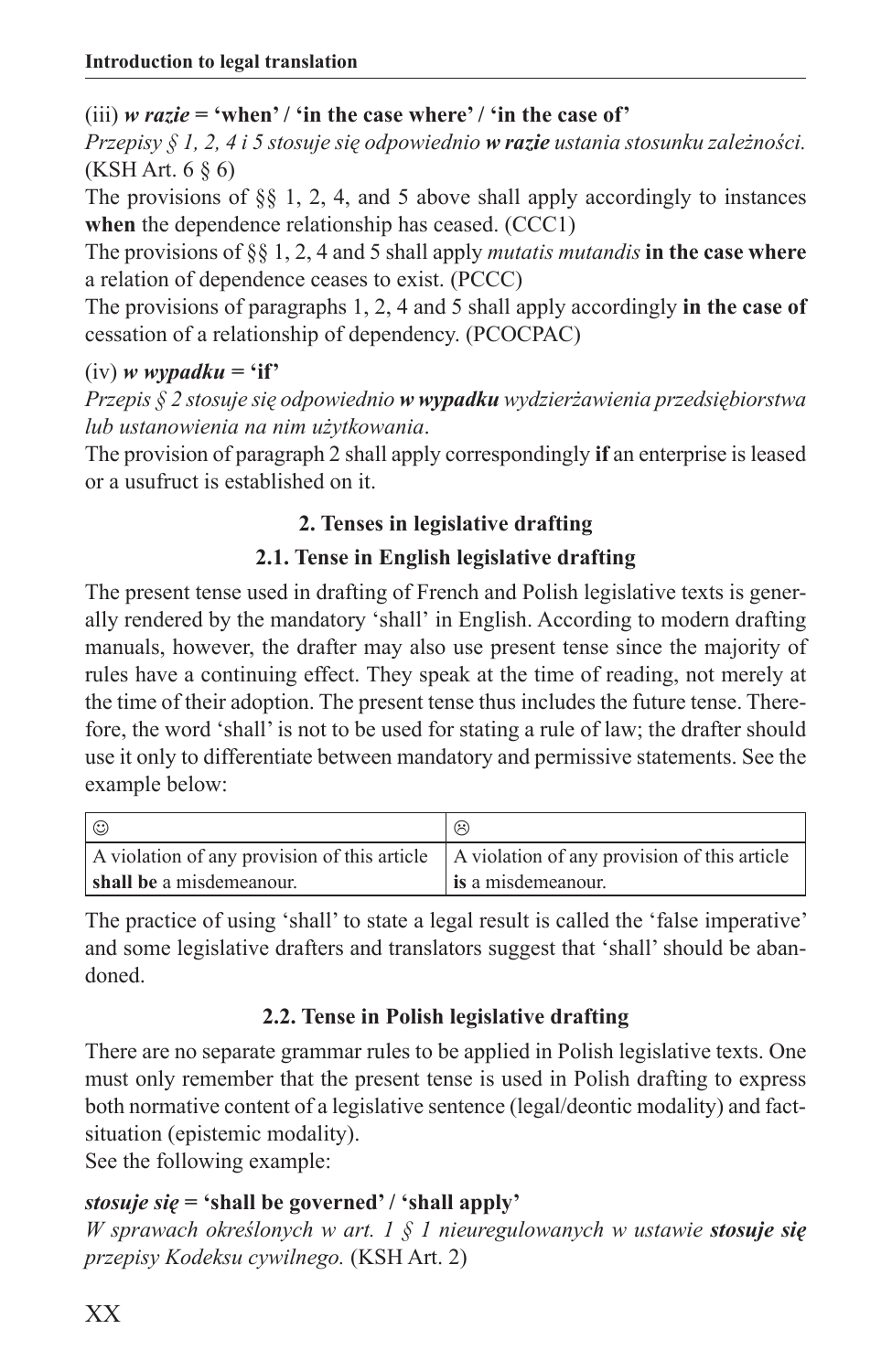All matters set forth in Article 1 § 1 which are not regulated in this Act **shall be governed** by the provisions of the Civil Code. (CCC1)

The provisions of the Civil Code **shall apply** to any matters specified in Article 1, paragraph 1 not regulated in this Act. (PCOCPAC)

#### **3. Permission and authorisation in legislative sentences**

#### **3.1. Permission in English legislative sentences**

As acknowledged by many lawyers, an act which is not prohibited is permitted. Permissions and authorisations convey rights, privileges and powers on legal subjects. Permissions usually express a facultative operation which a person or legal institution is free to do. In other words, permissions cannot be violated. It must also be remembered that the granting of a permission serves as a means of cancelling a command, requirement, or a prohibition or making an exception to a command, requirement, or prohibition<sup>13</sup>. As for authorisations, they are usually defined as a special type of legal speech act in which the permissive 'may' can be interpreted as expressing a duty.

#### '**May' as permitted action**

The English drafters are advised to use 'may' to authorise, but not require a person to take an action. To put it differently, 'may' should be used to denote discretionary authority.

# **'It is lawful to'/ 'it shall be lawful to' =** *dopuszcza się / jest zgodne z prawem*

**It is lawful** for a person to use such force as is reasonable to prevent the suicide of another person or any act which the person believes on reasonable grounds would, if committed, result in the suicide of another person. (Crimes Act 1900 – Sect. 1814)

It **shall be lawful** for collecting officers to receive certified checks drawn on National and State banks and trust companies, during such time and under such regulations as the Secretary of the Treasury may prescribe, in payment for duties on imports, and all public dues, including special customs deposits. (US Law Collection – Title  $19$  – Customs and Duties<sup>15</sup>)

#### **3.2. Authorisation in English legislative sentences**

Authorisation confers power on a natural or legal person to perform an act which otherwise that person would not be permitted to perform16 and can be formulated by using the quasi modal phrases such as 'be entitled to', 'be authorised', 'have the right to...' and so forth. All these phrases usually appear in the indicative tense.

<sup>13</sup> See: *S. Šarčević*, *op. cit.*, p. 142.

<sup>14</sup> Retrieved from: http://www.austlii.edu.au/cgibin/disp.pl/au/legis/act/consol%5fact/ ca190082/?quwry=title+%28+%22crime+act+1900%22+%29.

<sup>15</sup> Retrieved from: http://www4.law.cornell.edu/uscode/19/ch1.html.

<sup>16</sup> See: *S. Šarčević*, *op. cit.*, p. 145.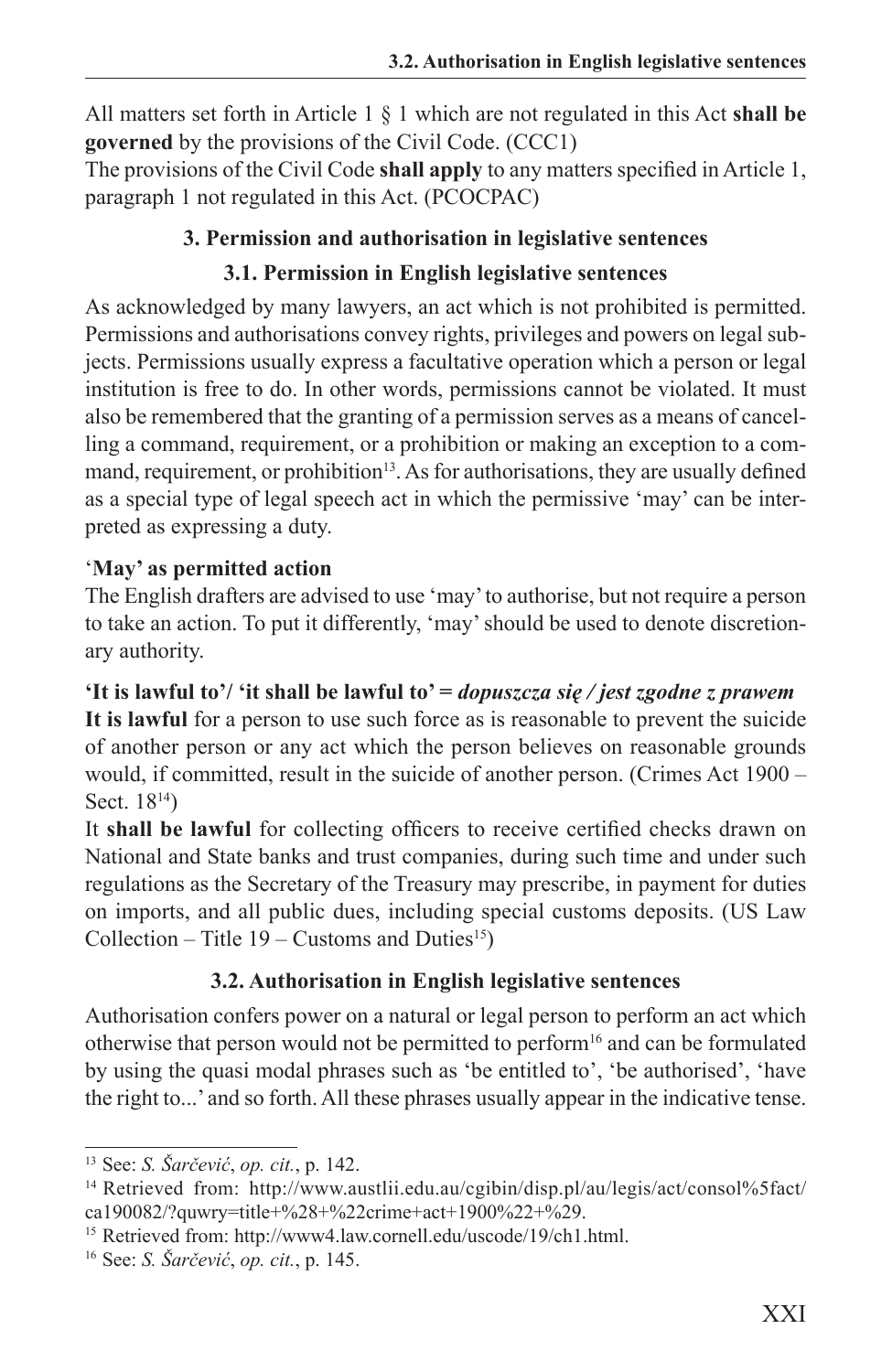# **Część I angielsko-polska**

# **Part I English-Polish**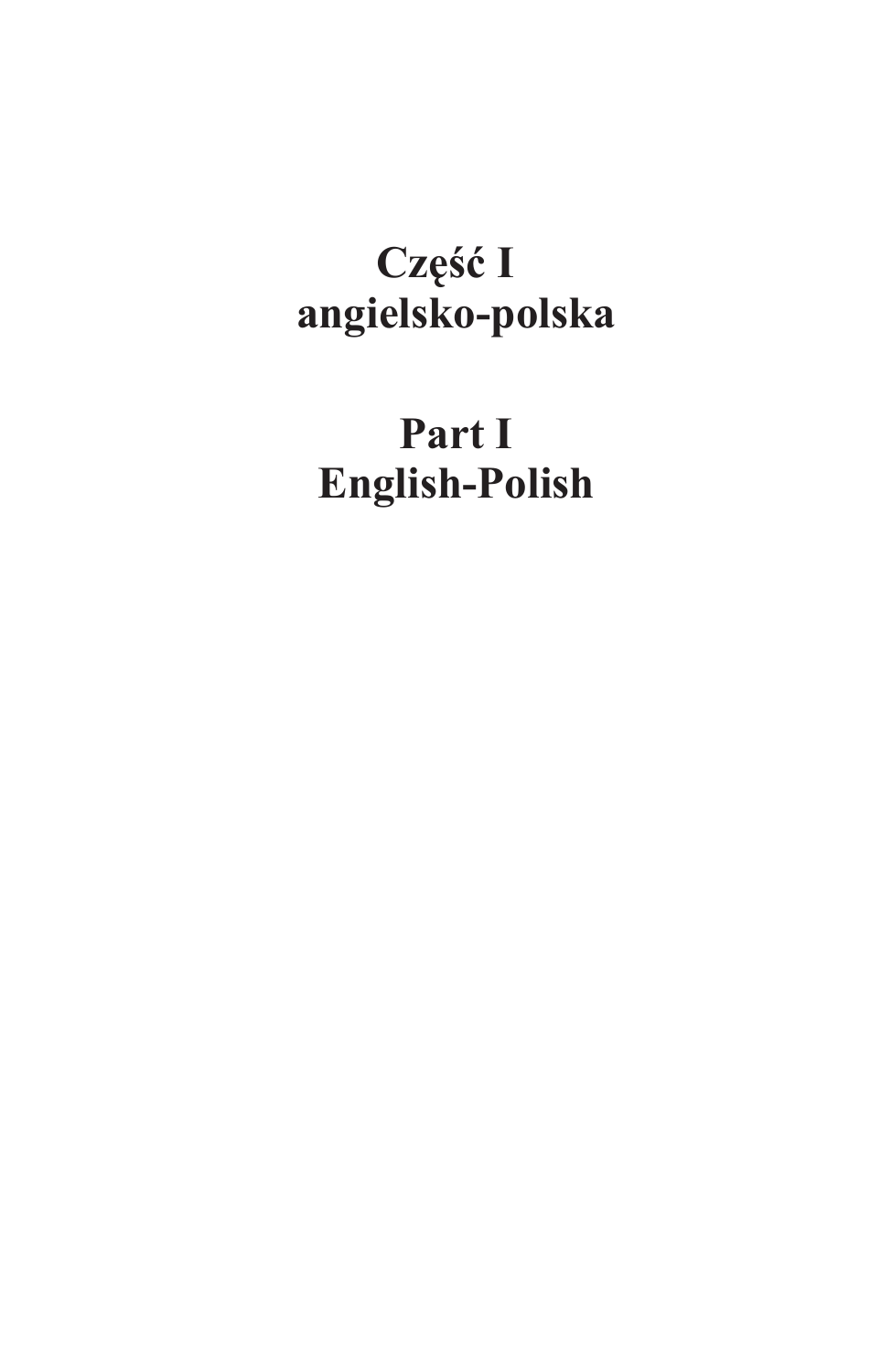# **A**

- *a fortiori a fortiori*, tym bardziej
- **ABA (American Bar Association)** Amerykańska Rada Adwokacka
- **abandon** porzucać / porzucić, odstąpić od czegoś, zaniechać
- **abandoned property** mienie porzucone, rzecz porzucona
- **abandonment** porzucenie, odstąpienie, zaniechanie

**abandonment of a movable** porzucenie rzeczy ruchomej

**abandonment of action** odstąpienie od powództwa

**abandonment of child** porzucenie dziecka

**abate 1.** anulować, unieważniać **2.** udzielać ulgi, obniżać

- **abatement** rabat, bonifikata, ulga podatkowa
- **abduct** uprowadzać, uprowadzić
- **abermurder** zabójstwo zwykłe, morderstwo
- **abet** podżegać, podjudzać, nakłaniać do dokonania przestępstwa

**abettor** podżegacz, poplecznik, pomocnik

**abeyance 1.** zawieszenie, brak rozstrzygnięcia **2.** odroczenie **3.** nieskuteczność **in abeyance** w zawieszeniu

**lands in abeyance** bezpańskie grunty, brak właściciela gruntu

**law is in abeyance** prawo nie jest egzekwowane

**abide** (*by*) dotrzymywać, przestrzegać, podporządkować się

**abide by the law** przestrzegać prawa

**ability to provide support** zdolność do świadczenia, zdolność do łożenia na utrzymanie (*np. dziecka*)

**abjuration** (USA) wyrzeczenie się wierności krajowi, wyparcie się

**abode** miejsce pobytu / zamieszkania, siedziba, mieszkanie

**place of abode** miejsce zamieszkania **right of abode** prawo pobytu

**abolish** znosić, obalać, likwidować, unieważniać, uchylać

**abolish the death penalty** znieść karę śmierci

**abolishment** zniesienie, obalenie, likwidacja, uchylenie, unieważnienie

**abolition** zniesienie, obalenie, likwidacja, uchylenie, unieważnienie

**abortion on demand** aborcja na życzenie

**abrogate** unieważniać, uchylać, anulować, odwoływać, abrogować

**abrogate a law** uchylać prawo

**abrogate a treaty** unieważniać traktat

**abrogation** odwołanie, zniesienie, unieważnienie, uchylenie, abrogacja

**abscond** zbiec, ukrywać się przed prawem

**absconding debtor** ukrywający się dłużnik

**absence** nieobecność, absencja

**absence at / from work** nieobecność w pracy

**unjustified absence at work** nieusprawiedliwiona nieobecność w pracy

**absence money** dodatek za rozłąkę **absence of next of kin** spadek nieobjęty **absentee** bumelant, nieobecny

**absenteeism** notoryczna absencja **rate of absenteeism** wskaźnik absencji **to calculate the absenteeism** obliczyć absencję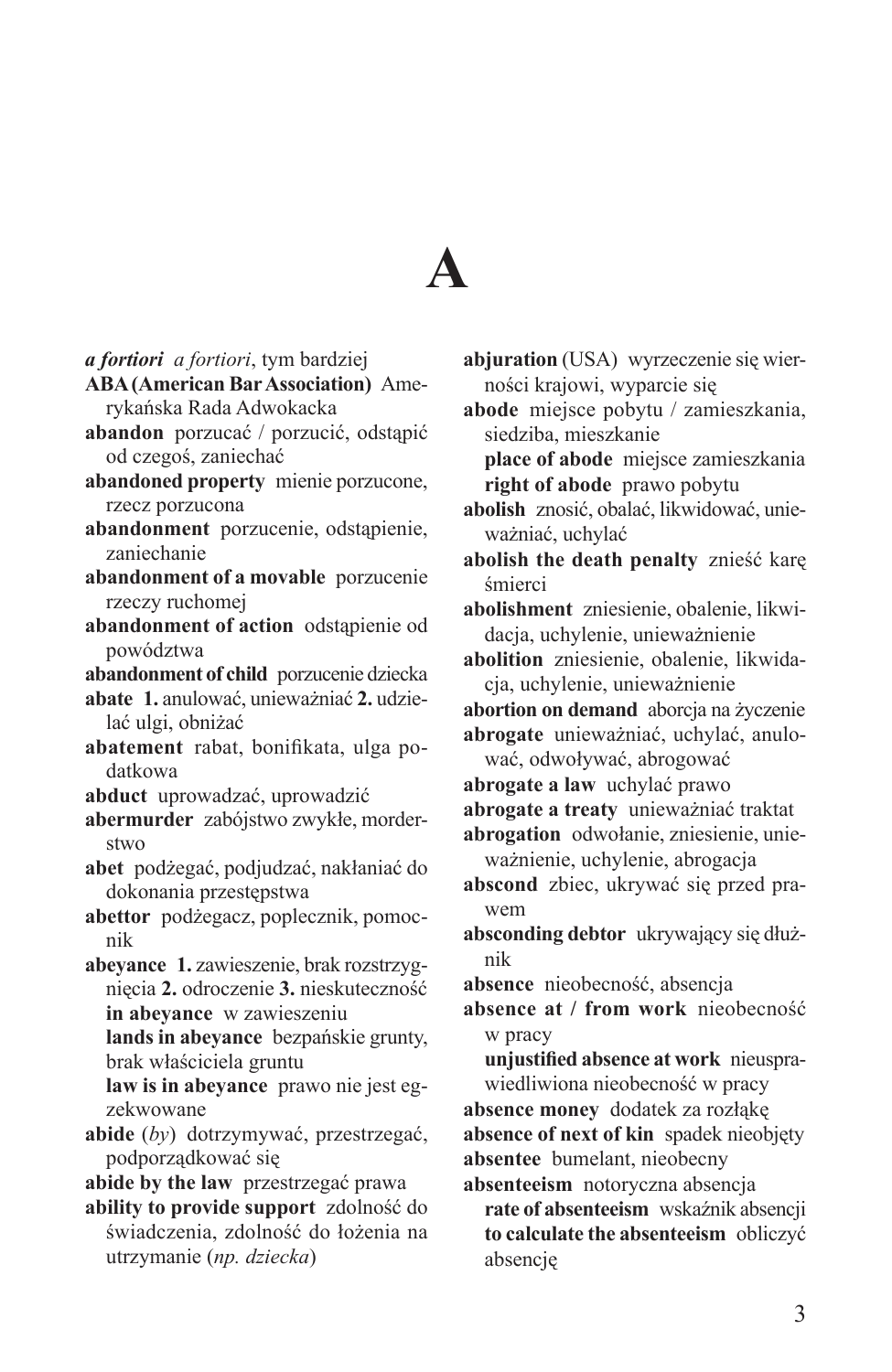- **absolute** bezwzględny, absolutny, bezwarunkowy, całkowity
- **absolute acceptance** przyjęcie bezwarunkowe
- **absolute discharge** bezwarunkowe odstąpienie od wymierzenia kary

**absolute legacy** zapis bezwarunkowy

**absolute majority of votes** bezwzględna większość głosów

- **absolute privilege** immunitet, nietykalność, przywilej absolutny / bezwzględny (*uchylający odpowiedzialność sprawcy zniesławienia*)
- **absolute title** tytuł wyłączny
- **absolution** rozgrzeszenie, absolucja, oczyszczenie
- **absolution of a charge** oczyszczenie z zarzutów

**absolution of sin** oczyszczenie z grzechu

- **absolve** zwolnić, uwolnić, uniewinnić, uwalniać od winy
- **absolve someone from an obligation** zwolnić kogoś ze zobowiązania

**abuse** (*noun*) **1.** nadużycie, niewłaściwy użytek **2.** krzywdzenie, maltretowanie, znęcanie się nad kimś, gnębienie, złe obchodzenie się z kimś

**abuse of power** nadużycie władzy

- **abuse of process** nadużycie prawa procesowego
- **abuse of trust** nadużycie zaufania

**abuse** (*verb*) nadużywać

**abuse a dominant position** nadużywać pozycji dominującej

**abuse a relationship of dependence** nadużywać stosunku zależności

**abusive words** słowa obelżywe

**accept** przyjąć, przyjmować, dokonać odbioru dzieła, odbierać

**accept an inheritance** przyjąć spadek

**accept an offer** przyjąć ofertę

**accept delivery** przyjąć dostawę

**acceptable** akceptowalny, dogodny, możliwy do przyjęcia, zadowalający,

dopuszczalny, satysfakcjonujący **acceptable offer** oferta do przyjęcia **acceptance 1.** przyjęcie, odbiór / odebranie dzieła **2.** akceptacja, aprobata, uznanie, wyrażenie zgody **3.** akcept, weksel akceptowany

**simple acceptance** przyjęcie spadku proste

**unreserved acceptance of an inheritance** przyjęcie spadku proste

**communicate acceptance** zawiadamiać o przyjęciu oferty

**acceptance of a gift** przyjęcie darowizny

**acceptance of an inheritance** przyjęcie spadku

**acceptance of the inheritance under limitation of liability** przyjęcie spadku z dobrodziejstwem inwentarza

**acceptilation** akceptylacja, umorzenie zobowiązania w prawie szkockim

**access 1.** dostęp **2.** wgląd **3.** dojście, dojazd, wejście, podjazd

**right of access** droga konieczna, prawo dostępu do nieruchomości

**to gain access to something** uzyskiwać dostęp do czegoś

**access right** prawo dostępu do nieruchomości, droga konieczna

**access road** droga dojazdowa, wjazd na autostradę

**access to a profession** dostęp do zawodu **access to books** wgląd do ksiąg

**access to power** dojście do władzy

**accession** objęcie, nabycie, akcesja

**accession to an estate** objęcie spadku, nabycie spadku

**accession to the throne** objęcie tronu, wstąpienie na tron

- **accessory** uboczny
- **accident 1.** wypadek, katastrofa, awaria, nieszczęśliwe wydarzenie **2.** przypadek, traf

**occupational accident** wypadek przy pracy

**on-the-job accident** wypadek przy pracy

**to have an accident at work** ulec wypadkowi w pracy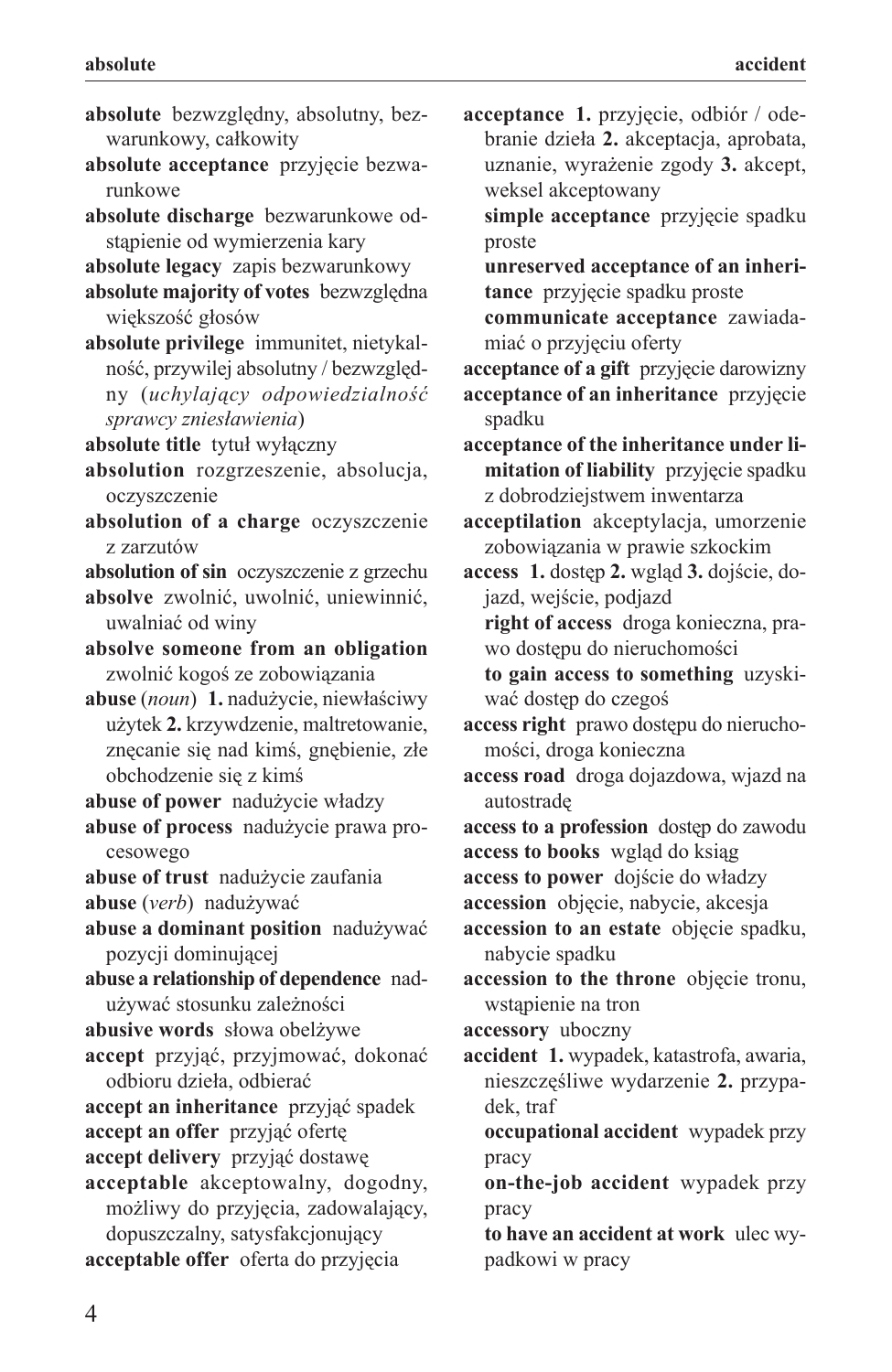**to insure against an occupational accident** ubezpieczyć się od wypadku przy pracy **to investigate on-the-job accidents** badać wypadki przy pracy **to meet with an accident at work** ulec wypadkowi w pracy **accident at work** wypadek przy pracy **accident benefit** renta wypadkowa **accident frequency rate** wskaźnik wypadków przy pracy **accident while travelling** wypadek w drodze do pracy lub z pracy **acclamation** aklamacja, poklask **carried by acclamation** przyjęty przez aklamację **accomplice** współsprawca, współwinny, wspólnik (*w przestępstwie*) **account 1.** konto, rachunek **2.** relacja, sprawozdanie, raport, opis, relacja **3.** wyjaśnienie, wytłumaczenie **analytical account** konto analityczne **auxiliary account** rachunek pomocniczy **balance sheet account** konto bilansowe **bank account** rachunek bankowy **named bank account** rachunek bankowy imienny **banking account** konto bankowe **blocked account** konto zablokowane **capital account** konto kapitałowe **chart of accounts** plan kont **clearing account** konto rozliczeniowe **contra account** konto korygujące **control account** konto syntetyczne **corporate account** rachunek przedsiębiorstwa / spółki **credit-balance account** konto aktywne **currency account** rachunek walutowy **current account** rachunek bieżący **debit-balance account** konto pasywne **deposit account** konto depozytowe **detailed account** konto analityczne

**discrepancy of accounts** niezgodność kont **exchange equalisation account** konto dewizowe wyrównawcze **foreign currency account** rachunek dewizowy **frozen account** konto zablokowane **impersonal account** (UK, USA) konto nieosobowe / martwe **joint account** rachunek wspólny **liability and equity account** konto pasywne **manufacturing account** konto kosztów produkcji **name of the account** nazwa konta **nominal account** konto wynikowe / niebilansowe **over-and-short account** konto różnic kasowych **permanent account** konto bilansowe **personal account** (UK, USA) konto osobowe **real account** konto bilansowe **reciprocal account** konto wzajemnych rozliczeń **running balance form of account** konto jednostronne / drabinkowe **savings account** rachunek oszczędnościowy **settlement of accounts** rozliczenie pieniężne **skeleton account** (USA) konto teowe **stock account** konto zapasów **stock purchase account** (UK) konto zakupu zapasów **stock sale account** (UK) konto sprzedaży zapasów **subsidiary account** konto analityczne, rachunek pomocniczy **suspense account** konto przejściowe **T-account** konto teowe **temporary account** konto wynikowe / niebilansowe **time deposit account, term deposit account** rachunek lokat terminowych **total account** konto zbiorcze, konto syntetyczne